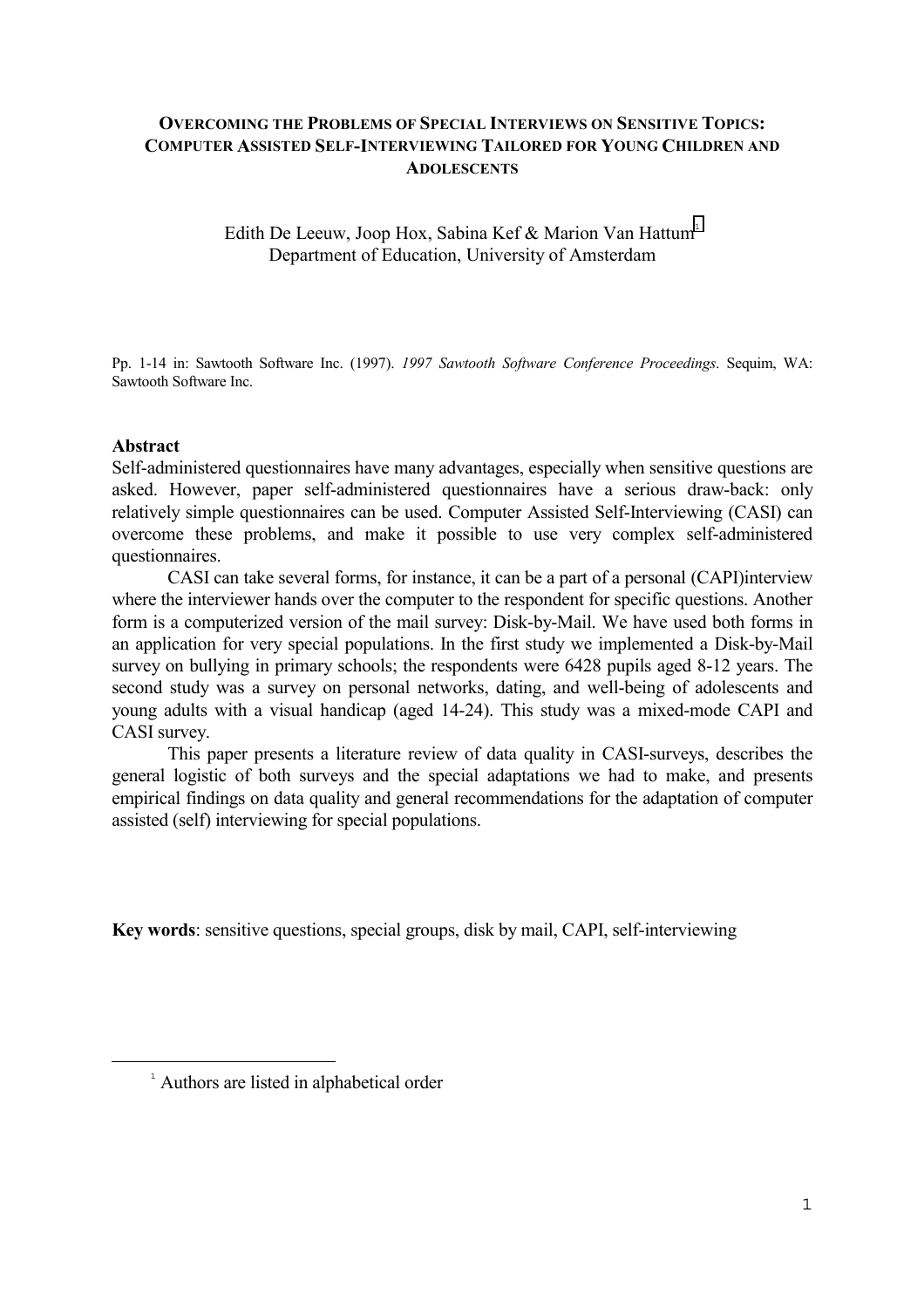## **1. Introduction**

Self-administered questionnaires have many advantages, especially when sensitive questions are asked. Self-administered procedures evoke a greater sense of privacy, which leads to more selfdisclosure (Sudman & Bradburn, 1974; Tourangeau & Smith, 1996). Empirical research has shown that self-administered questionnaires when compared to interviews, produce more valid reports of sensitive behavior and less social desirable answers in general (for a comprehensive review see De Leeuw, 1992).

Furthermore, in self-administered procedures the respondent is the locus of control, who determines the pacing of the question-answer process. The more leisurely pace of the selfadministered procedure gives the respondent more time to understand the meaning of the question, and retrieve and compose an answer, which improves the quality of answers (cf. Schwarz, Strack, Hippler & Bishop, 1991). This is especially important when surveying special populations, such as children, adolescents and elderly (De Leeuw & Collins, 1997). Additional advantages of mail surveys are low costs and minimum requirements of resources.

However, paper self-administered questionnaires have a serious draw-back: only relatively simple questionnaires can be used. Complicated skip and branch patterns or adjustments of the order in which the questions are posed, threaten both the data quality and the motivation of the respondent to complete the questionnaire. Computer Assisted Self-Interviewing (CASI) overcomes these problems, and makes it possible to use very complex selfadministered questionnaires successfully. In CASI the interview program handles the questionnaire logic and question flow. Respondents simply read each question from the screen, type in an answer, and are no longer burdened with complex routing instructions. In the case of very sensitive questions, the use of a computer may further enhance the feeling of privacy of the self-administered form. After an answer is given, it disappears from the screen, while an answer written down remains on the paper for everyone to see. Therefore CASI is especially suited for special population surveys on sensitive topics.

CASI can take several forms, for instance, it can be a part of a personal (CAPI) interview where the interviewer hands over the computer to the respondent for specific questions. Another form is a computerized version of the mail survey: Disk-by-Mail. We have used both forms in applications for special populations. In the first study we implemented a Disk-by-Mail survey on bullying in primary schools; the respondents were pupils aged 8-12 years. The second study was a survey on personal networks, social support, and well-being of adolescents and young adults with a visual impairment (aged 14-24). This study was a mixedmode CAPI and CASI survey.

In this paper we start with a literature review of data quality in CASI-surveys, and we then describe the general logistic of both surveys and the special adaptations we had to make. We present empirical findings on data quality and end with general recommendations for the adaptation of computer assisted (self) interviewing for special populations.

#### **2. Data quality in computer assisted self interviewing (CASI).**

In this section we review the literature on acceptability of CASI for respondents and the impact of CASI on data quality.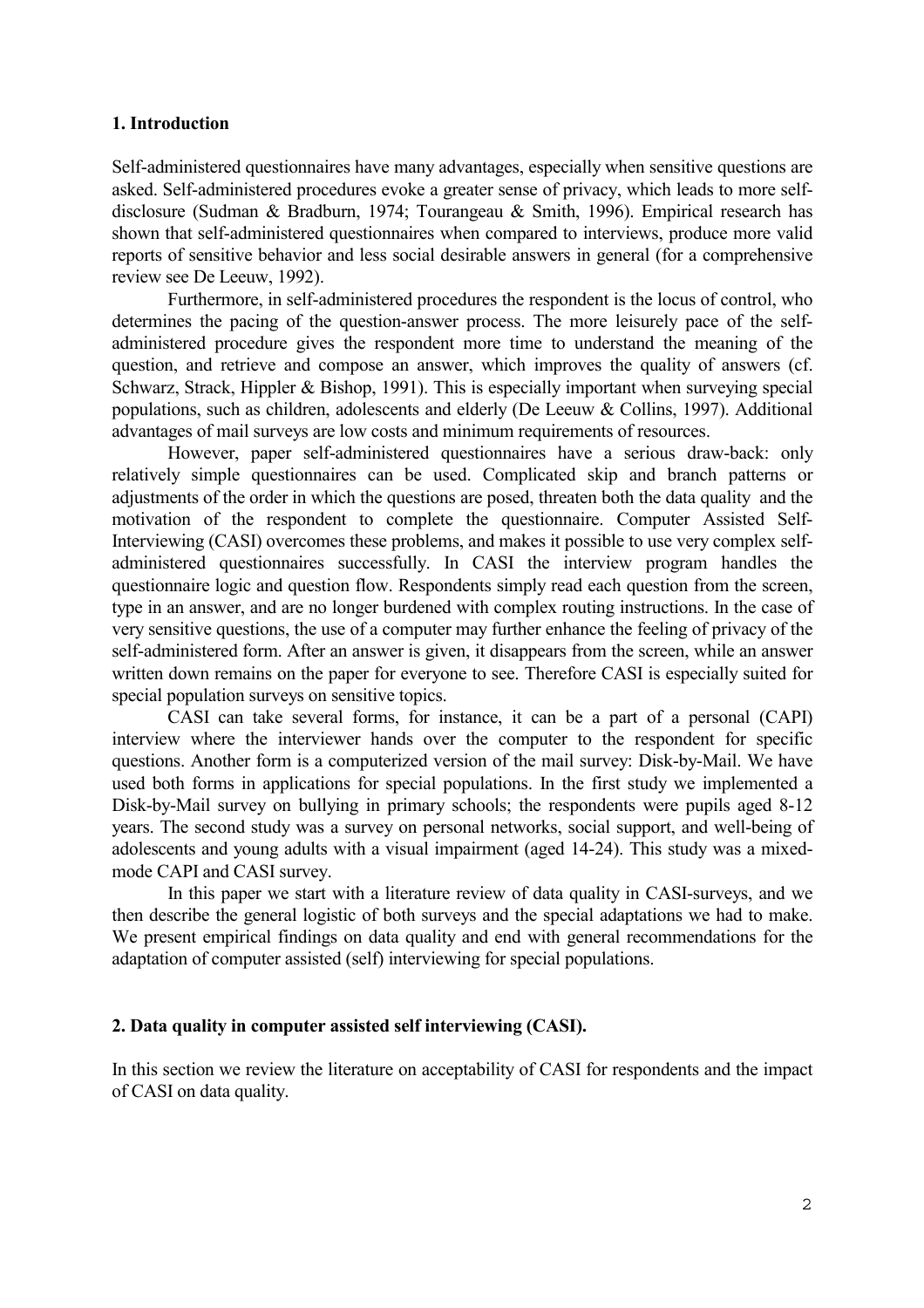#### **2.1. Acceptability for respondents**

Respondents generally like CASI; they find it interesting, easy to use, and amusing (Zandan & Frost, 1989; Witt & Bernstein, 1992). Beckenbach (1992, 1995) reports that more than 80% of the respondents had no problem at all using the computer and the interviewing program, and that few respondents complained about physical problems such as eye-strain. Furthermore, respondents tend to underestimate the time spent answering a computer assisted questionnaire (Higgins, Dimnik & Greenwood, 1987).

The general positive appreciation of CASI also shows in the relative high response rate with Disk By Mail (DBM) surveys. DBM response rates vary between 25% and 70%, and it is not unusual to have response ratio's of 40 to 50 percent without using any reminders (Saltzman, 1992). Assuming that DBM is typically used with a special population interested in the research topic, a comparable, well conducted, paper mail survey using no reminders may be expected to yield about 35% response (Dillman, 1978; Heberlein & Baumgartner, 1978). Of course, one should realize that DBM is restricted to special populations who have access to a computer.

## **2.2. Effect on data quality**

The technological possibilities of CASI have a positive influence on data quality. Item nonresponse is minimized by computer controlled routing and by checking whether an answer or a 'do-not-know' is entered before proceeding to the next question. A consistent finding in the literature is that item-nonresponse caused by respondent- or interviewer errors, is virtually eliminated, but that there is little reduction in rates of explicit 'do-not-know' and 'no-opinion' answers (Nicholls, Baker & Martin, 1997)

As respondents are generally positive about CASI, we expect that respondents will experience a higher degree of privacy and anonymity, which should lead to more self-disclosure and less social desirability bias. Support for this hypothesis is found in the literature. In a metaanalysis of 39 studies, Weisband and Kiesler (1996) report a strong and significant effect in favor of computer forms. This effect was stronger for comparisons between CASI and face-toface interviews, but even when CASI was compared with self-administered paper-and-pencil questionnaires, self-disclosure was significantly higher in the computer condition. The effect reported was larger when more sensitive information was asked. Weisband and Kiesler (1996) also report the interesting finding that the effect has been diminishing over the years, although it did not disappear! They attribute this to a growing familiarity with computers and their possibilities among the general public.

The effect of computerization on the quality of the data in self-administered questionnaires has also been a concern in psychological testing. In general, no differences between computer assisted and paper-and-pencil tests were found in test reliability and validity (Harrel & Lombardo, 1984; Parks, Mead & Johnson, 1985). This is confirmed by a metaanalysis of 29 studies comparing conventional and computerized cognitive tests (Mead & Drasgow, 1993). However, there are some indications that time pressure interacts negatively with the perceptual and motor skills necessary for reading questions from a screen and typing in answers correctly. Therefore, respondents, especially when they are a special or 'difficult' group should never be put under time pressure (for a more detailed discussion see De Leeuw, Hox & Snijkers, 1995).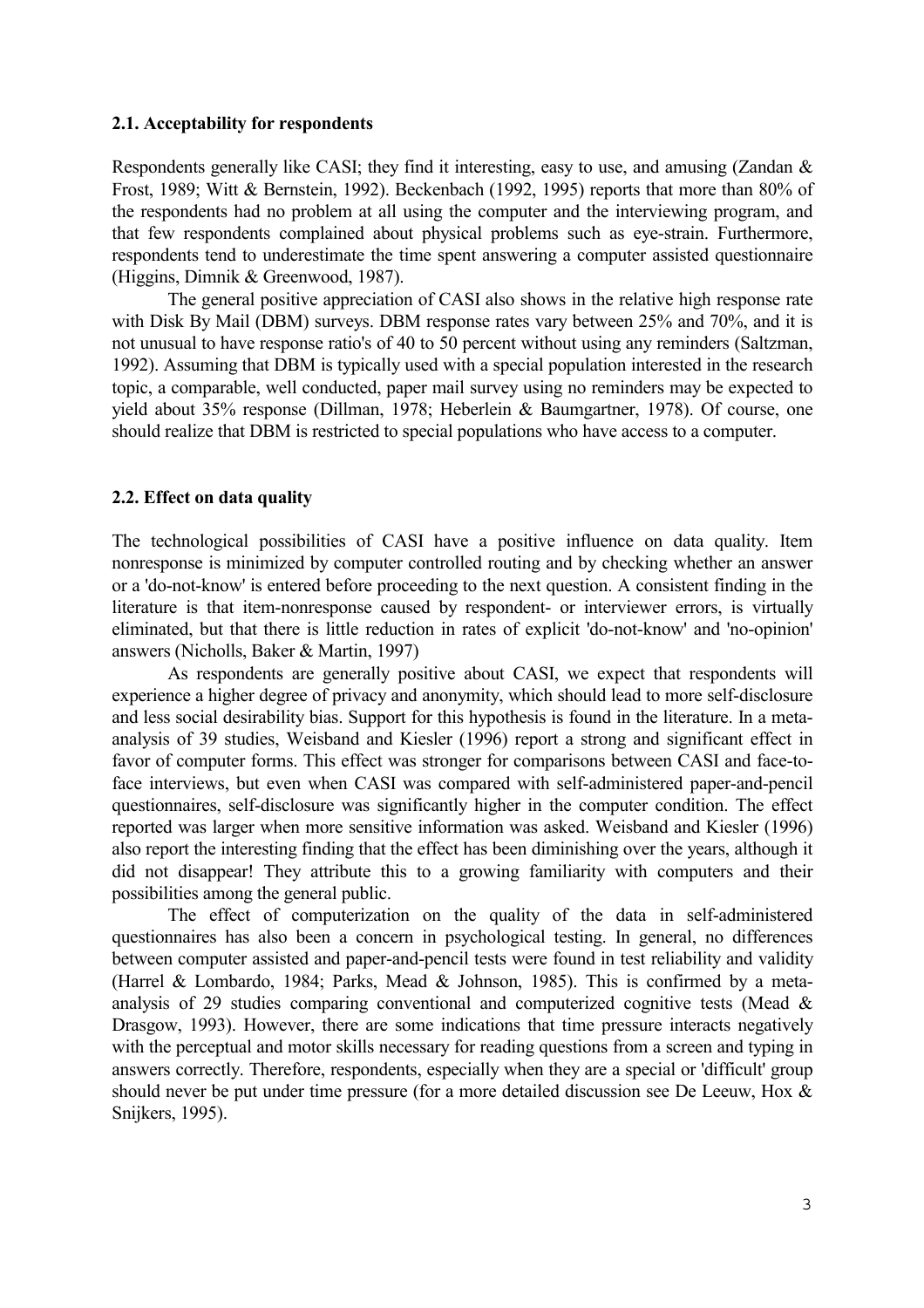**In sum:** empirical comparisons between paper-and-pencil and computer assisted selfadministered questionnaires point to less item-nonresponse and more self-disclosure in the computer assisted form. Furthermore, respondents like this method, which is reflected in its high response rates compared to paper questionnaires.

## **3. A Disk by Mail Survey of pupils in primary schools**<sup>2</sup>

In spring 1995 a Disk by Mail survey was implemented in 106 primary schools; they formed a sample of primary schools and were scattered all over the Netherlands. The respondents were 6428 pupils, aged 8-12; the topic of the questionnaire was bullying. The questionnaire of 99 questions focussed on attitudes regarding bullying, handling of bullying by teachers and parents, and actual bullying, either as a victim or as active culprit.

Traditionally this type of research is done with group administration of paper selfadministered questionnaires in the classroom. This method has two severe drawbacks: lack of motivation of pupils to complete a long paper test and the potential influence of the close proximity of classmates on the answers (Scott, 1997). As pupils are in general very reluctant to talk about bullying, even to their parents or teachers, we searched for a procedure that enhanced feelings of privacy and created a more informal, relaxed mood. To keep the children motivated it is important that the questionnaire *appears* simple and attractive. CASI can meet these demands. An additional point is that printing and mailing such a large number of questionnaires will be rather costly. Thanks to a large government sponsored project to improve computer literacy among the young, all primary schools in the Netherlands are equipped with personal computers of the same type, and teachers have a basic knowledge of computer technology. Therefore, the basic requirements for a successful DBM were met (cf Witt & Bernstein, 1992).

#### **3.1. Logistics**

÷,

A Disk by Mail version of the questionnaire was developed using the CI3-program. Range checks were defined for all questions, and questions were randomized within blocks of related questions. A special code (9) was defined for 'do-not-know'; however, this possibility did not appear on the screen, but was stated in a special instruction. To accommodate this special population, the possibility was created for a temporary stop when a child was tired or when the teacher needed a pupil. The pupil could resume answering the questionnaire at a more convenient time. Also, to make the task as simple and attractive as possible, special attention was given to the screen lay-out. A paper version of both questionnaires was available as backup. Six schools used this paper version; the main reason was that those schools were extremely large, and that it would take the teachers too much time to have their pupils take the individual computer questionnaire.

A small package, consisting of two or more disks (depending on the number of computers), three short printed instructions and an accompanying letter, was sent to the teachers of the participating schools. The disk contained automated batch-files for starting the questionnaires, pausing and resuming, saving the data, and making back-ups. Two of the printed

<sup>&</sup>lt;sup>2</sup> For more details see Van Hattum & De Leeuw (1997)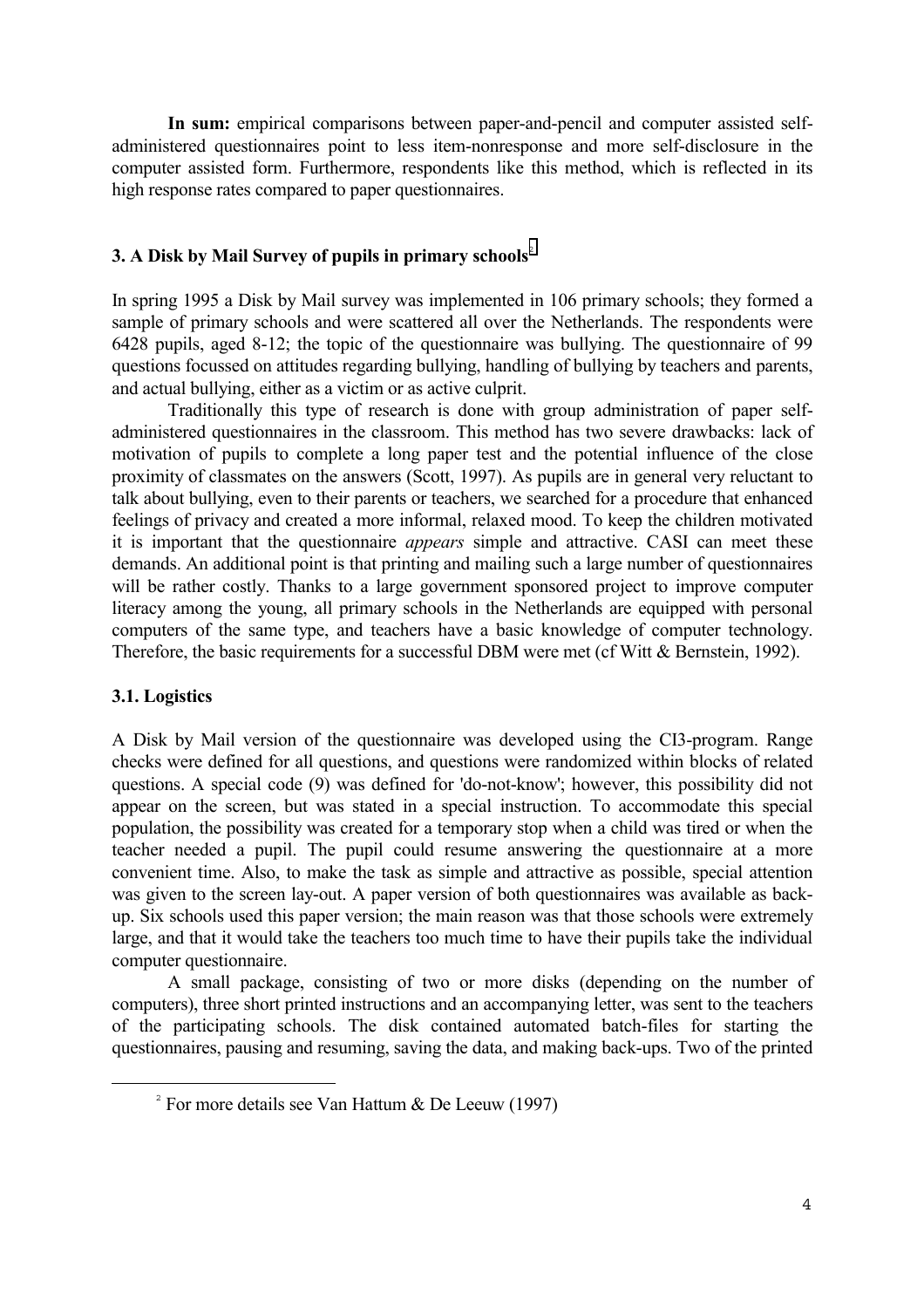instructions were for the teacher: one gave instructions on how to start up the children's questionnaire, one gave instructions to start up a special teacher's questionnaire. The third instruction, a yellow page with eight points in large letters, was developed for the pupils. This instruction was simple and to the point and was always kept besides the computer. Main points in the instruction were the use of  $\leq$  enter $\geq$  and  $\leq$  back space $\geq$ , and an explanation of the 'beeb' when a child gave an out of range answer or used  $\le$  enter $\ge$  without giving an answer. The instruction also stated that they were allowed to type in '9' if they REALLY could not give an answer to a specific question.

 The teacher implemented the questionnaire and allocated pupils to answer the questionnaire individually on the computer. A telephone help desk was operating, and if necessary people were stand-by to go to a school with problems. Also several university laptops were available as back-up or as an additional computer for large schools. In one case, an assistant went to the school to give general support; this school had specifically asked for assistance because they were very worried if they were capable enough to do the 'computer things'.

### **3.2. Data quality**

We investigated the acceptance of the method, the data quality, and the costs involved.

*Acceptance*: At the end of the data collection period the participating teachers received a personalized report based on the results of their class and were asked to complete a short evaluation questionnaire. The results were encouraging. Teachers were positive, even elderly teachers and teachers with limited computer experience. Furthermore, even the youngest children liked the procedure. The teachers also reported few problems during the data collection. The problems that were encountered were mainly general reading or language problems, not technical ones concerning the computer or keyboard.

*Data quality*: We could also compare the results of the CASI-questionnaire (245 classes) with those of the paper-and-pen questionnaires (PAPI) that were used in a limited group of very large schools (18 classes). The classes were comparable regarding background characteristics of the teacher (e.g., teaching experience, education, class level).

A far higher percentage of *missing values* (p=0.00) occurred in the PAPI-condition. In de CASI-group the mean percentage of missing values was 5.7 while in the PAPI-condition the mean of the percentage missings was 14.1. A very interesting result is that the corresponding standard deviations also differed strongly between the groups. In the CASI-condition the standard deviation was 3.4, in the PAPI-condition the standard deviation was 25.0. These results suggest that not only the average amount of missing data is less in computer assisted data collection, but also that the individual variability, indicated by the standard deviation, is less. This can be attributed to the fact that with a paper questionnaire children who are not very concentrated or who are careless can easily skip a question or even a whole page by mistake. CASI forces children to be more precise.

The main pupil's questionnaire also contained a short test measuring the tendency to give *socially desirable answers*, a high score on this 9 item-test indicates that a child has the tendency to give honest, socially undesirable answers. There was a significant difference ( $p=$ .00) between the two conditions. Children in the CASI-condition gave slightly more undesirable answers (mean= 30.6) than children in the PAPI-condition (mean= 29.9). The standard deviations did not differ between conditions.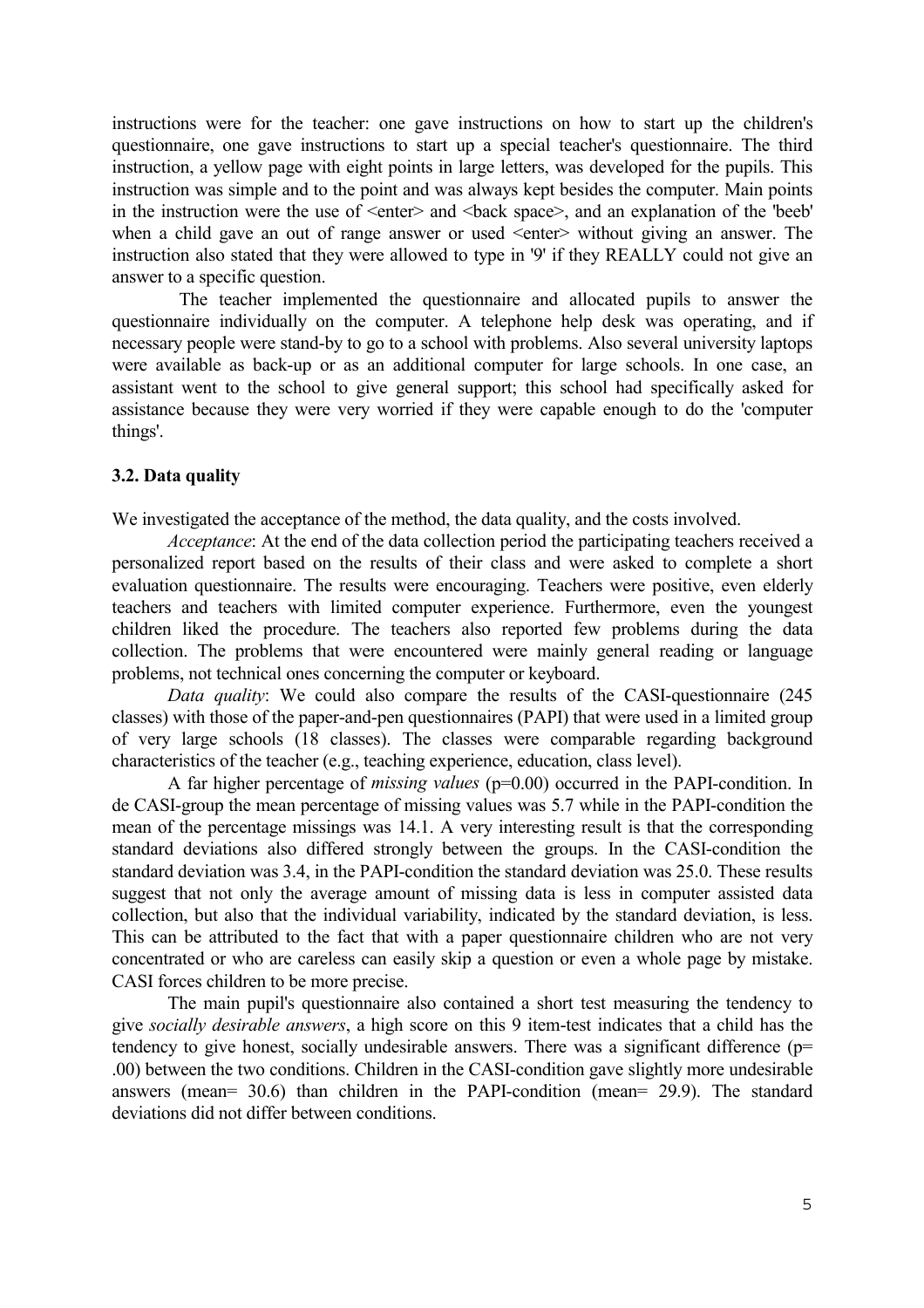Regarding *openness* and *self-disclosure* we looked at the answers on both the bullying test and the victimization test. Children in the CASI-condition reported that they were actively involved in more bullying than children in the PAPI-condition (p= .00). The mean score for the CASI-condition was 30.5, while the mean score in the PAPI-condition was 27.7. In the CASIcondition also more victimization was reported  $(p= .00)$ . The mean score on the victimization test was 26.4 for the CASI-condition and 23.1 for the PAPI-condition. Again standard deviations did not differ between conditions.

Besides data quality, *costs* are an important factor too. Cost comparisons are always difficult. To give a fair comparison we calculated the costs we made, and compared this with the costs we would have made if we had done the same survey by paper-and-pen. The costs of sampling, of developing the questionnaire, and of keeping account of the returned questionnaires are not taken into account; these would have been approximately the same in both cases. In the CASI-case we included costs for acquiring the CI3-program, for computer disks, programming, staffing the help-desk and mailing. For the paper equivalent we include printing and mailing costs using the cheapest mailing procedures. We also included the costs for data entry and coding. For the DBM-procedure the total costs were \$1.01 for each completed questionnaire, in the paper mail survey this would have been about \$ 3.22.

**In sum**, we showed that:

÷,

1). A Disk-by-Mail survey can be successfully implemented in Dutch primary schools.

2). Children from the age of 8 years on can successfully complete a computer assisted selfinterview, and enjoy it.

3). Data quality in the computer-assisted group was better than in the paper and pencil group

4). DBM results in less costs for each completed questionnaire compared to a PAPI mail survey.

## **4. A mixed-mode CAPI and CASI survey of visually impaired and blind adolescents and young adults**<sup>3</sup>

The second challenge was a study of blind and visually impaired adolescents and young adults (aged 14-24). In total, 354 respondents scattered over the Netherlands had to be interviewed about their personal network, experienced social support, feelings of loneliness and self-esteem, well-being, and handicap-acceptation. This resulted in a complex questionnaire of more than 260 questions.

Especially the questions on the ego-centered network are very complex for interviewers to administer. First, every important network member in specific domains (e.g., family, friends, neighbors) have to be enumerated. This is followed by questions on practical and emotional support for each listed network member. To ease the task of the interviewer and to minimize interviewer error, a computer assisted procedure seemed appropriate. In CAPI (computer assisted personal interviewing) the interview program takes over and handles the questionnaire logic and question flow; interviewer errors are averted and the interviewer has more time to concentrate on the respondent and establish rapport (cf. De leeuw, Hox & Snijkers, 1995).

<sup>&</sup>lt;sup>3</sup> For more details on the background of the study and first results see Kef, Hox, Habekothé, 1997.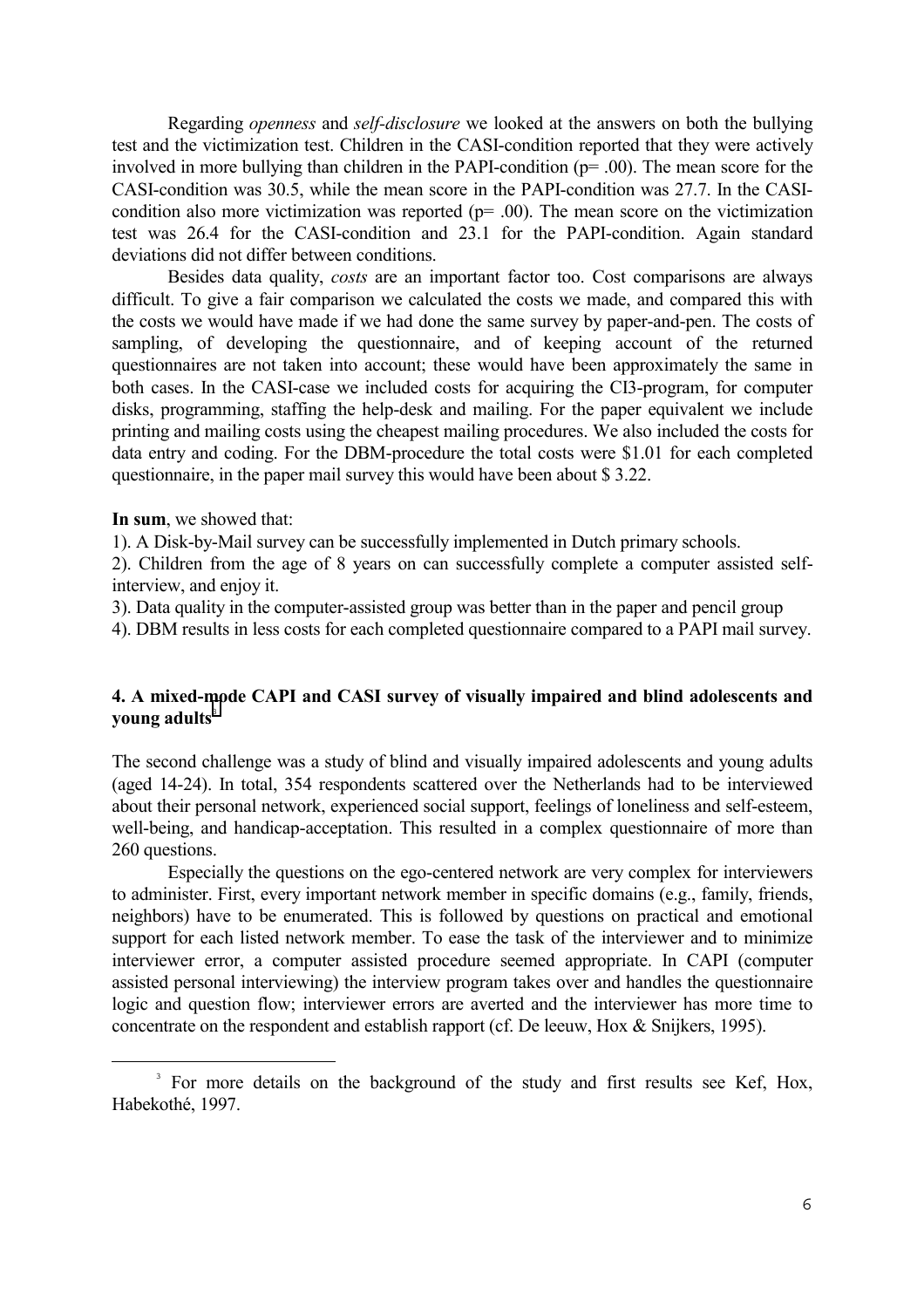The questions on self-esteem, well-being, and loneliness are of a sensitive and private nature. Therefore, a paper self-administered questionnaire was used in earlier Dutch studies among 'sighted' adolescents and young adults. Because of the highly sensitive nature of these questions and for reasons of comparability, CASI was the best choice for this part of the questionnaire.

For this study a mixed-mode CAPI-CASI survey was the best choice, provided that specific adaptations of the procedures were made to accommodate the special needs of the blind and visually impaired respondents.

#### **4.1. Logistics**

A computer version of the questionnaire was developed using CI3. List of persons were used in a roster-function with the network questions, and range checks were defined for most of the questions. Also additional interviewer reminders were programmed in; for instance, when to hand over the computer to the respondent for the CASI part. Some extra adaptations had to be programmed for the CASI-application.

We opted for a 'manual' Audio-CASI. At the time of our survey Audio-CASI equipment was still in the developmental stage (Johnston & Walton, 1995; O'Reilly et al, 1994), and no standard solution were available. We devised the following procedure:

The interviewer handed over the computer to the respondent, making clear by shifting audibly the chair that she could not see the screen or keyboard. The interviewer had the text of the questions in writing and read them out aloud to the respondent, who typed in the answers. To synchronize the text of the question on the screen with the one the interviewer was reading, a series of 'beebs' was programmed to sound after a response was typed in by the respondent. The questions were all rating-scale type, and the respondent had to type in just one numerical key. For the Audio-CASI a special hardboard template was developed to cover the keyboard. In the template the part for the numbers from 1 to 0 was cut out, since it was only necessary to use these keys. At the appropriate places above the keys the hardboard template had both braille and magnified numbers, enabling the respondents to use the keyboard themselves while answering.

To support the respondent's memory, we also developed paper flash-cards with the response-categories used. There were three versions: one with braille, one with a very large magnification and one with little magnification.

The questionnaire and the procedure were pre-tested extensively, using qualitative pretests and a small scale pilot study. Interviewers attended a three day course. Topics were standard interviewer training, handling the laptop, the contents of the questionnaire, an introduction in CAPI and CASI, and the structure of the computerized questionnaire. Very important issues in the training were the special adaptations in the interview and specific skills concerning our target population: blind and visually impaired adolescents. The training included a visit to a special school for the visually impaired.

The questionnaire was implemented on the laptops of the interviewers, together with an automated system for making backups and a virus-scanner. Before the fieldwork started each laptop was thoroughly tested, including the interviewprogram and the back-up facilities. A diskversion of the questionnaire was available as stand-by. The stand-by version was implemented to run on adequately on a diversity of MS-Dos computers; if the interviewer laptop should break down, the respondents own personal computer could be used. During the fieldwork period both laptops and software proved to be very robust. A paper field guide was prepared for the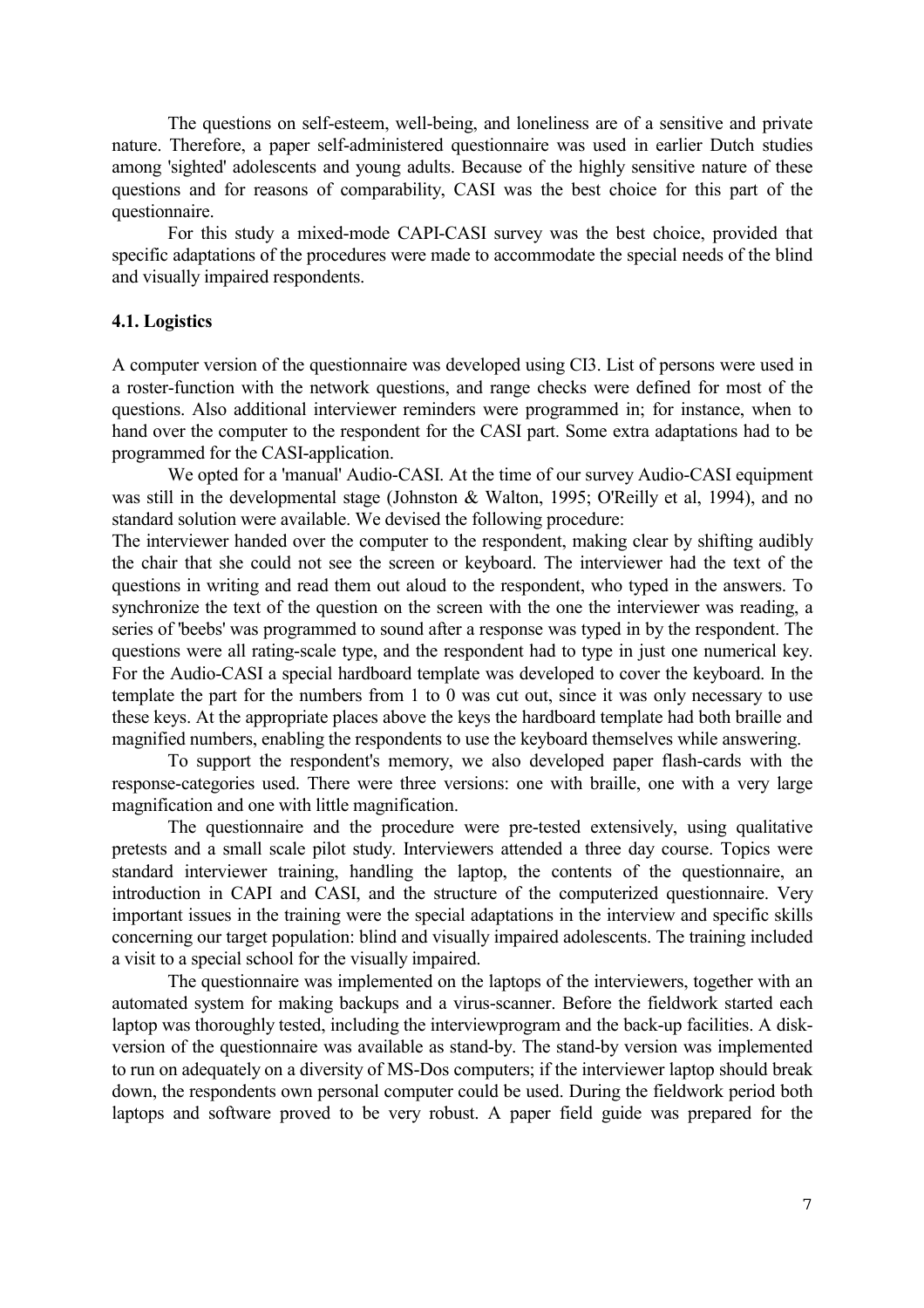interviewers. It contained the text of the questions for the Audio-CASI part, a summary of basic interviewer rules, and a short manual summarizing the main computer commands and help with problems. Also, a field manager could be consulted by phone, even at odd hours in the evening and during the weekend.

The fieldwork took five months (March-July 1996). During that period sixteen interviewers travelled all over the Netherlands, each approximately interviewing twenty respondents. An interview, including the CASI-part, took on average 90 minutes.

## **4.2. Data quality**

For obvious reasons we did not have results on a paper questionnaire with which to compare our data. However, we did have several possibilities to check the acceptance of the methods used and the internal validity of the data.

To investigate respondents *acceptance* and to systematically list any problems that may have occurred during the data collection, we had structured interviewer debriefing sessions. As the knowledge of interviewers and the information they possess on the past interviews is often rather diffuse and unstructured, we used concept mapping. This is a qualitative, highly structured method specially developed to extract information and quickly proceed from fuzzy knowledge to an acceptable conceptual framework (Trochim, 1989). Also, available were the results of short evaluations of both respondents and interviewers, completed immediately after the finished interview.

The experiences of the blind and visually impaired adolescents were very positive. In the Netherlands, almost all blind and visually impaired young persons are very familiar with computers. In general, a computer means a lot to these respondents and is not frightening for them. Many respondents asked a large number of questions about the kind of laptop used and the reasons why we used a computer in this study. Our mixed-mode approach created interest and motivated the respondents. CASI gave the respondents more privacy and offered more variation in the interview-situation, while CAPI proved efficient with the complex network questions. The interviewers stressed that it was important to clearly verbally state that they were not looking at the screen during the CASI-part. The hardboard device worked well and the respondents had no difficulties with the typing-in of the answers. Accidentally, some respondents pushed some not-important keys through the hardboard device. Since the questionnaire was programmed to accept only numerical input at this point, this created no problems.

The CAPI-part and its adaptation to the special population did not give any problem, the special cards with response categories in braille and large letter type worked extremely well. Again the interviewers mentioned that it was extremely important to verbalize every action. When interviewing visually impaired, only a limited channel capacity of communication is available (audio and touch). Interviewers had to heavily rely on verbal and paralinguistic communication (e.g., humming in stead of nodding as a positive reinforcement).

To investigate the *internal validity* of the data, we checked missing values, psychometric reliability and interviewer variance. First of all, no *missing values* occurred.

To examine the psychometric *reliability* the responses to the multi-item scales were analyzed. For each multi-item scale Cronbach's coefficient alpha was computed for the whole group of respondents and for subgroups (i.e., blind vs visually impaired). We expected that it would be somewhat harder for the blind to use the CASI-part resulting in somewhat less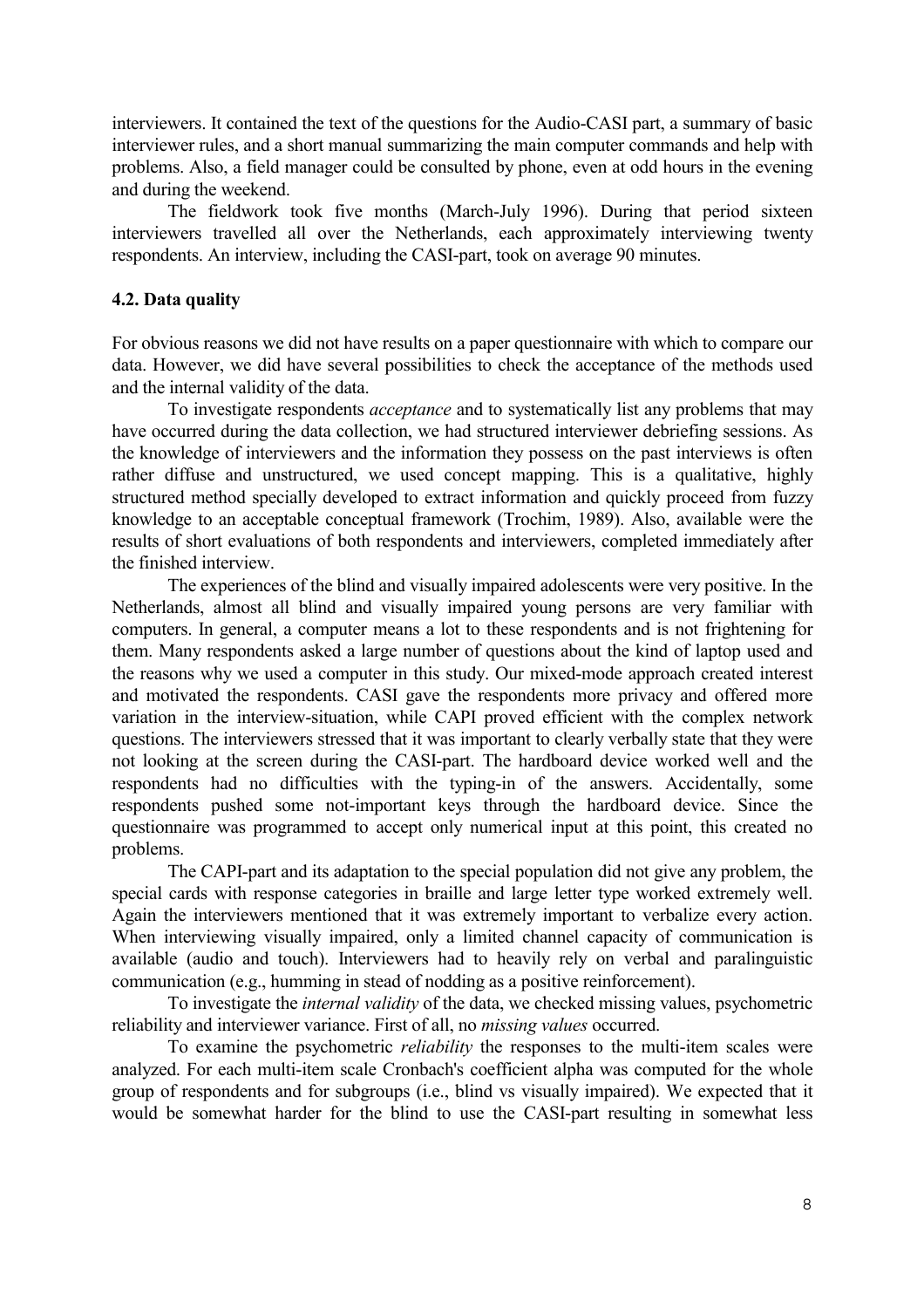consistent answers. This was not confirmed by the data. In the whole group and in the subgroup the multi-item scales had sufficient reliability. No significant differences in reliability of scales were found between sub-groups.

Finally, we investigated whether there were any interviewer effects for the question on network size. Again, we analyzed the data for the whole group and for the blind and visually impaired subgroups separately. Although we expected that the blind needed more assistance, resulting in a larger interviewer effect, this was not confirmed by the data. In fact, no interviewer effects on network size were found for the whole group, nor for the subgroups.

## **In sum**:

1) A mixed CAPI-CASI or CAPI-only approach can be successfully used with visually impaired adolescents and young adults.

2) Given the high level of computer sophistication of Dutch young visually impaired and the fact that almost all own a pc with braille adaptations, a CASI-only survey could be successfully implemented.

3) Acceptance is high. Both interviewers and respondents were positive in their reactions.

4) The special adaptations using braille and Audio-CASI procedures worked well.

5) The combination of computer-assisted data collection and well-trained interviewers results in good data quality.

# **5. Current Best Methods Plus: Recommendations for computer assisted interviewing of special groups**

In a successful survey of special groups adaptations have to be incorporated in the Current Best Methods available for a quality survey: one needs CBM+. Just standard good practice with some adaptations is not enough. With a special group a slight error in the questionnaire or procedure is more difficult to compensate; its influence will be magnified and data quality will suffer more than usual. To optimize data quality, the best practices in survey research, computer technology, and adaptations to the group should be combined into one total survey design aiming at Total Quality Management. Main points in CBM+ are: 1) optimize the design by preanalysis of goal of study, group to be surveyed, and logistics; 2) optimize questionnaire and proceedings by using the CAI-potential fully 3) check the TOTAL design by pretests of questionnaire, implementation, and procedures; 4) build in repairs for the rare cases that errors will occur. A CBM+ system is 'fool'-proof, and when the fool beats the system, there is a repair mechanism. We want to stress that CBM+ can implemented using existing, flexible software, such as Sawtooth CI3. We will give some examples.

# **5.1. Optimizing the design.**

The most important step here is a systematic analysis of the group. Points for consideration are:

- development of cognitive skills of the respondent (e.g., different stages in children, elderly)
- $\blacksquare$  available channel capacities in interview (audio, visual & paralinguistic)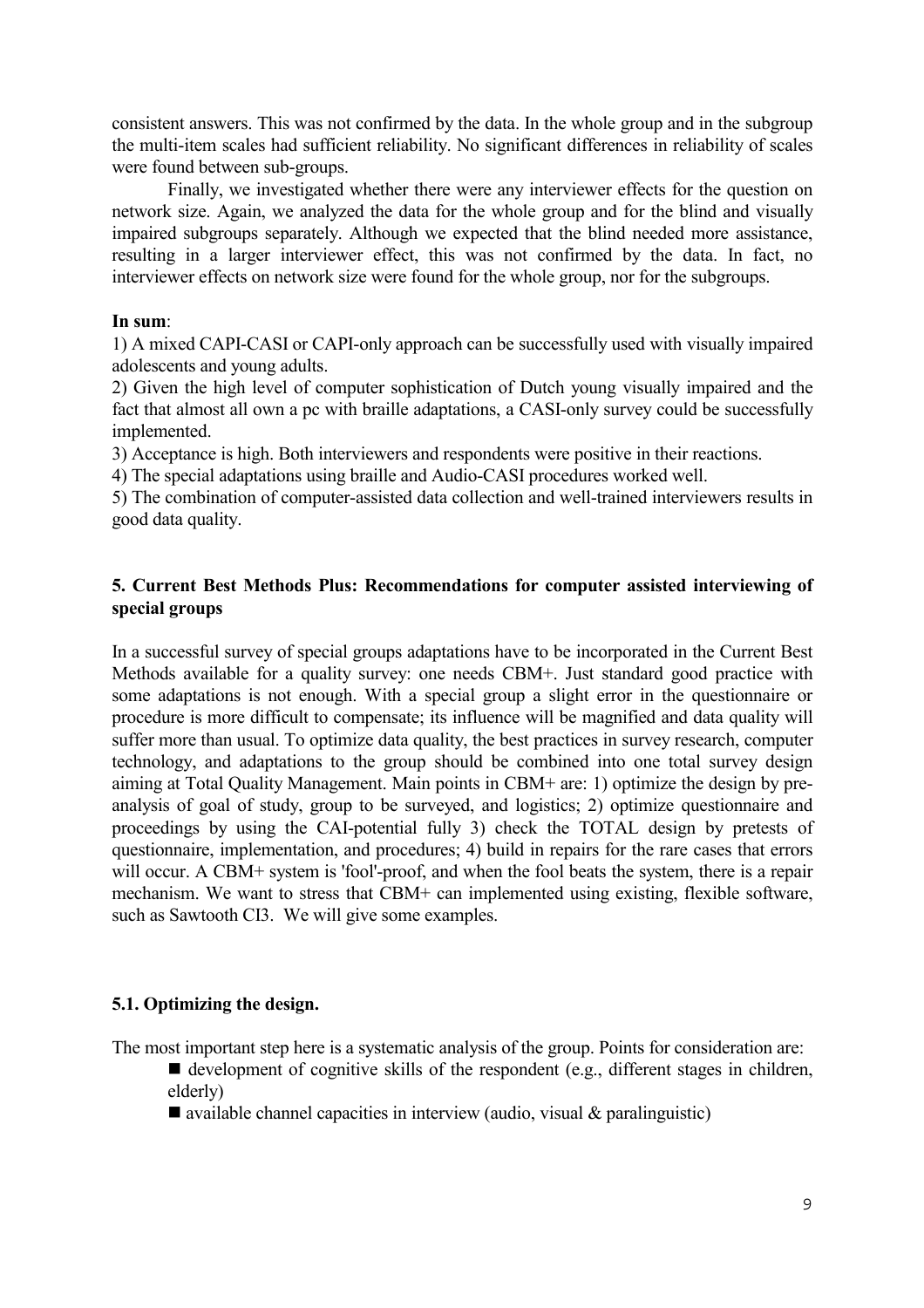- $\blacksquare$  social customs (social customs may differ)
- $\blacksquare$  hazards to eye-hand coordination (e.g., hospital patients)
- computer literacy
- easy access to computers, either their own or a company or school computer

 $\blacksquare$  ease of safely providing the members with a computer on a temporary basis (e.g. have a computer delivered with some instruction for a key contact at a hospital)

 $\blacksquare$  availability of key contacts as help to introduce the survey (e.g., a teacher, a trained matron in a hospital ward, a social worker)

Some examples: In Audio-CASI, the audio- and paralinguistic channels are most important to convey information. In some cases respondents have to rely on the audio channel only, making CASI resemble more CATI closely. The extensive research on CATI and data quality shows that only a limited number of response categories can be used. In our survey of the visually impaired we used Audio-CASI, combined with braille cards for the response categories to compensate for the limited channel capacity. When Audio-CASI is used one should use all channel capacities and have the text on screen in large letters too. Using both channels reduces the risk of information loss. In studies with very young children and illiterates it is wise not to rely on the visual channel and use questions with a limited number of response categories.

The survey of school children is a good illustration of the use of a key person on the spot to assist in the data collection. Another, example is an evaluation study with hospital patients. As the questions were rather sensitive, the research firm decided to use CASI. A representative of the research firm visited the hospital with a laptop and gave some basic instructions to the matron or executive nurse. The matron could bring the laptop to a patient at an optimal time for hospital and patient and start the interview-program. Only very simple keystrokes were necessary to answer questions and screen contrast was heightened to enable using the laptop en bed.

## **5.2. Using CAI-potential fully**

The strength of computer assisted interviewing is that intelligence can be built into the program. A very complex questionnaire, with checks of answers, complicated branchings, and randomization of response categories can be used safely. However, it is important that the questionnaire appears logical and simple. The magic word is **appear** simple and logical. What is seen on the screen should be simple, what happens in the program may be complex! The designer, programmer, and tester of the questionnaire may get headaches in solving problems, the respondent may not! These principles should be combined with CBM in questionnaire construction.

In constructing a CAI survey for special groups one should bear in mind that:

■ The questionnaire should be experienced as simple and short and structured to compensate for fewer cognitive skills and smaller channel capacity.

**Point of reference is always the respondent, what is easy and logical for the** respondent is not necessarily logical or easy for the questionnaire designer.

Group questions in a logical order, use blocks of questions, use the same question format as far as possible, etc.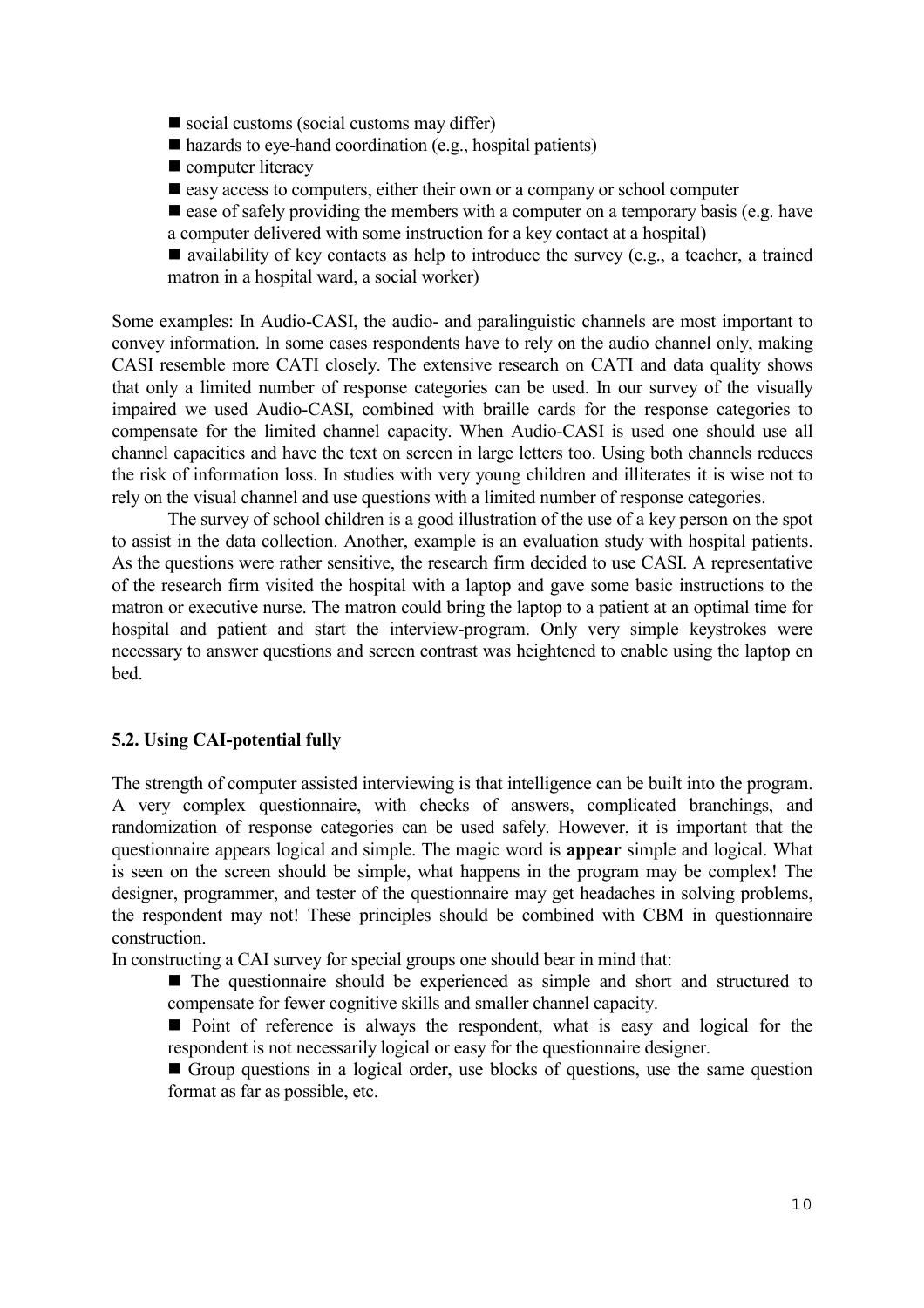**Perceptual and motor skills necessary for responding to a computer assisted** questionnaire are slightly more complicated and take somewhat more time than those necessary for paper-and-pen tests.

 Question texts are harder to read on a monitor than on paper, which implies that ergonomical text presentation and careful screen design is important

■ Easy key-stroke combinations should be available for answering. Respondent burden should be minimalized.

Avoid mistakes, if possible use templates to cover keys that are not necessary or even 'dangerous'

 Avoid any suggestion of time pressure, especially with inexperienced users. If eyehand coordination is expected to be sub-optimal, allow for extra time.

Respondents should be able to concentrate fully on the questions, they should not be distracted by extra tasks.

 When interviewers or 'helpers' on the spot are used, do not leave the solving of problems to the interviewer. Interviewer burden should be minimalized by well constructed and tested questionnaires. Interviewers need their attention for the special respondent NOT for the computer.

 Everything a system can do it should do. For instance, starting the questionnaire, making back-ups, keeping administrative records, stopping and resuming at the right point.

#### **5.3. Pretest and check**

Often there is not enough time and/or money to do extensive pretests and run a full pilot study. This should not be an excuses for omitting pre-testing altogether. Carefully planned, small scale pretests can be easily implemented at low costs. Qualitative, or cognitive, interviews with a small number of real respondents can detect many errors in the basic questionnaire. Dry-runs, after the programming, can be performed in-house. Observation of a respondent, in combination with in depth interviewing after the performance is a good method for testing the implementation.

In short:

**Pretest the questionnaire:** does the respondent understand the meaning of the question, the meaning of terms used, the response categories. This can be done early with the paper version.

**Pretest routings (no respondents needed).** 

**Pretest the computer implementation (e.g., starting-up, making back-ups).** After technical tests in-house, let a naive respondent try it out.

■ End with a useability test on the final product. Check user-friendliness of system, but also screen lay-out, use of special keys, etc.

## **5.4. Build in repairs**

Prevention is better than curing. But sometimes.....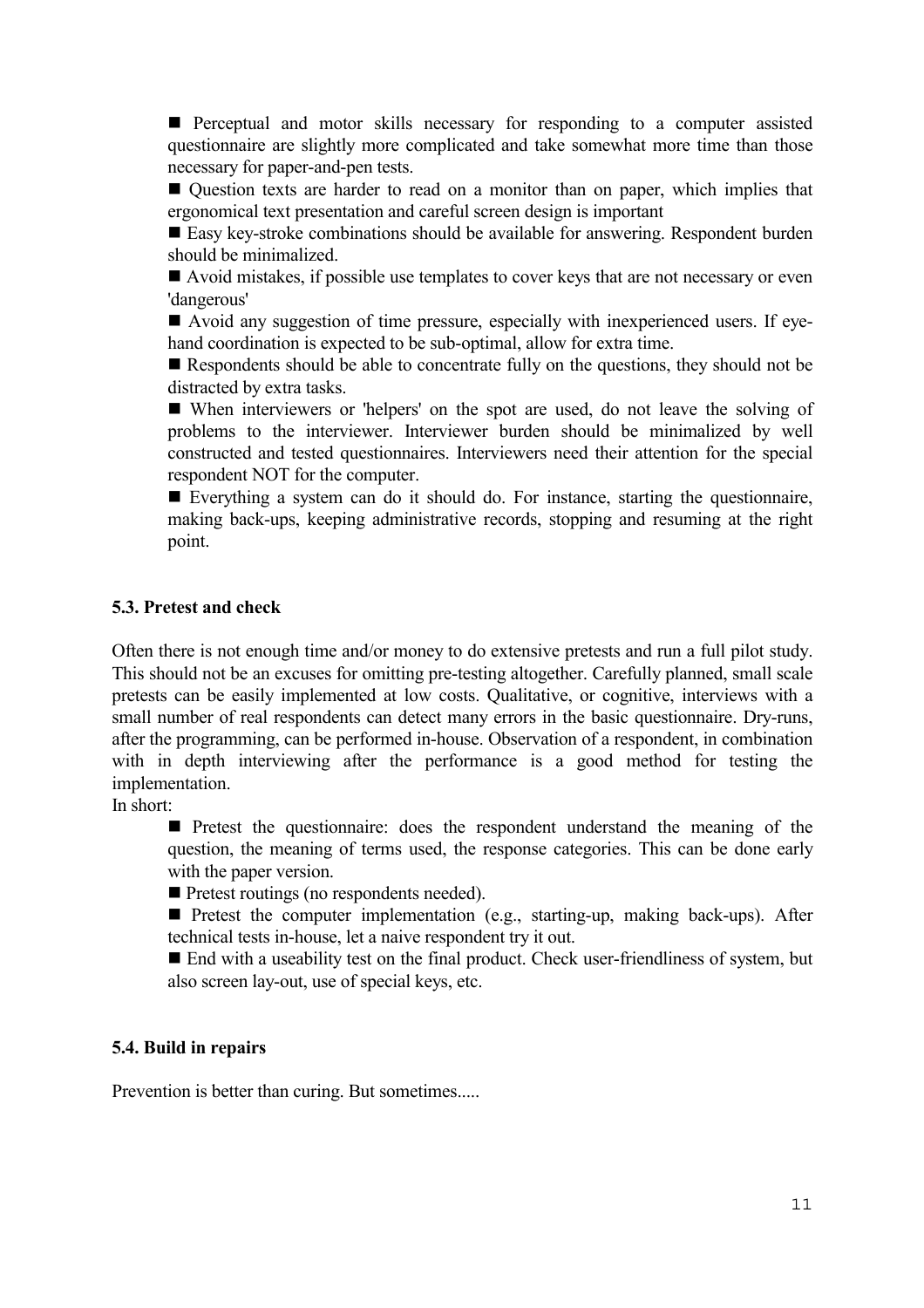Internal checks on 'out-of-range' answers and consistency checks are almost automatically employed in CAI. When employing these one should keep in mind, that a check alone is not all; the following message on screen should be clear to the respondent too!.

 $\blacksquare$  Have a short list on paper with instructions and meta-information. When something goes wrong, help-functions or help-key often only confuse the flustered respondent. Use larger than standard letter-type without serif (e.g. Helvetica 20)

Have a help-desk manned or use informed key-persons in the vicinity as 'help'

 Make sure 'first-aid' diskettes are available with a complete back-up of the questionnaire. Either with the key-persons or at the help-desk to be mailed out immediately.

## **5.5. Conclusion**

DBM+ just asks a little bit extra. Most importantly is a systematic approach. Analyze the research problem and adjust your study accordingly. The above lists aid in the analysis and implementation of adjustments. It is not necessary to have software developed, quality standard software can be used to accommodate your special survey. The new developments in multimedia systems, using sound and video, will increase the power of the tools available for surveying special groups.

### **6. References**

- Beckenbach, A. (1995). Computer assisted questioning: the new survey methods in the perception of the respondent. *BMS, 48,* 82-100.
- De Leeuw, E.D. & Collins, M. (1997). Data collection method and survey quality: An overview. In: L. Lyberg et al. (eds). *Survey measurement and process quality*. New York: Wiley.
- DeDe Leeuw, E.D., Hox, J.J., & Snijkers, G. (1995). The effect of computer-assisted interviewing on data quality. A review. *Journal of the Market Research Society, 37,* 4, 325-344.
- De Leeuw, E.D. (1992). *Data quality in mail, telephone and face to face surveys* (chap. 3). Amsterdam: TT-publikaties.
- Dillman, D.A. (1978). *Mail and telephone surveys; The total design method*. New York: Wiley.
- Harrel, T H & Lombardo, T A 1984. Validation of an automated 16PF administration procedure. *Journal of Personality Assessment*, **48**, 216-227.
- Heberlein, T A & Baumgartner, R (1978). Factors affecting response rates to mailed questionnaires; A quantitative analysis of the published literature. *American Sociological Review*, **43**, 447-462.
- Higgins, C.A., Dimnik, T.P., & Greenwood, H.P. (1987). The DISQ survey method. *Journal of the Market Research Society*, 29, 437-445.
- Johnston, J. & Walton, C. (1995). Reducing response effects for sensitive questions: A computer assisted self interview with audio. *Social Science Computer Review*, 13, 304- 319.